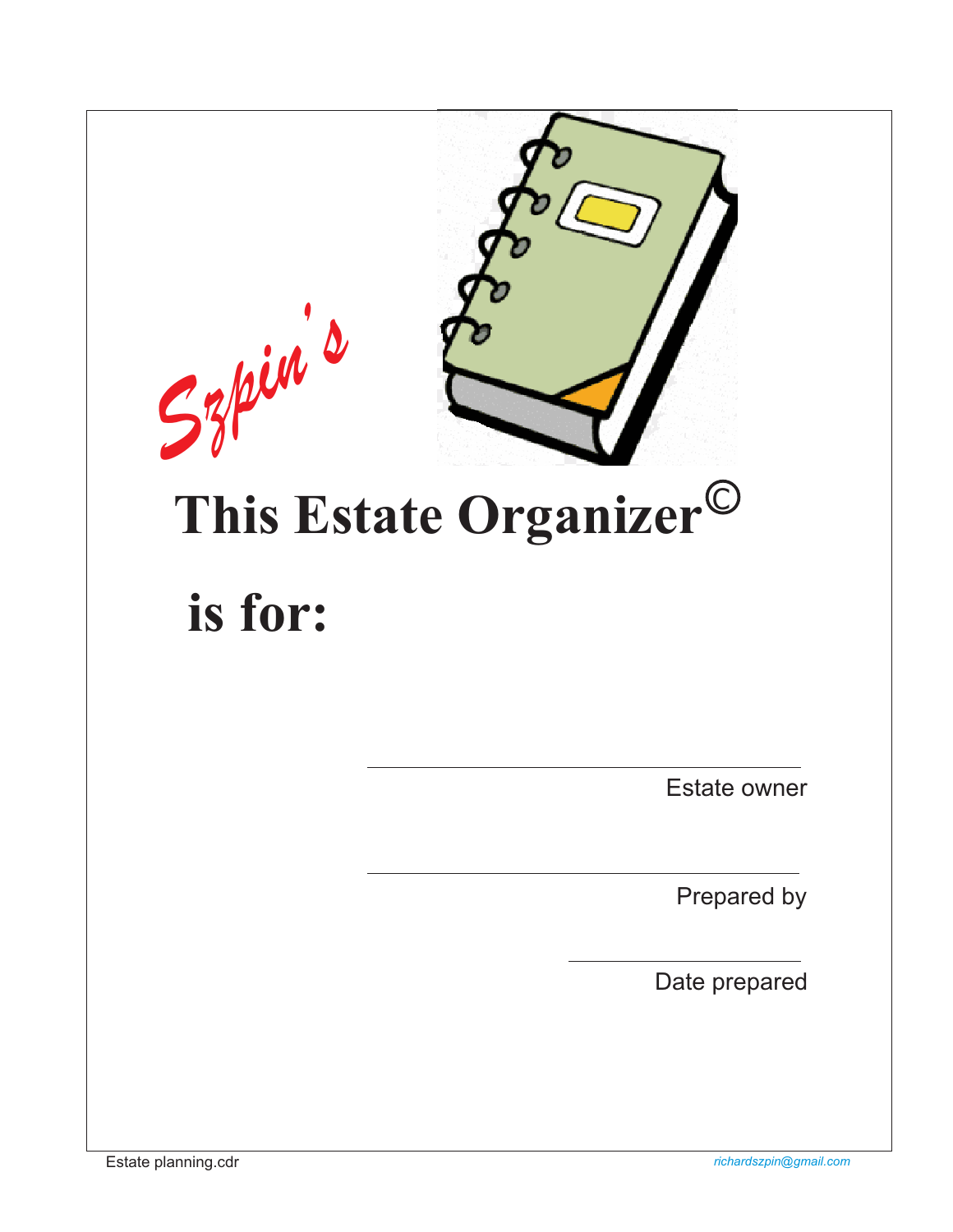## About this guide:

This document will become invaluable to you or to your family in the event of the death of the person whose information is contained herein.

# **Content<br>
BIOGRAPHICAL DATA**<br>
FINANCIAL INFORMATION<br>
2<br>
TO BE PAID checklist<br>
3<br>
VITAL DOCUMENTS checklist<br>
4<br>
RELEVANT MEDICAL Information<br>
5<br>
NOTIFY checklist<br>
6<br>
FUNERAL Information<br>
8<br>
MPORTANT OFFICAL S list<br>
9 **Content Page** BIOGRAPHICAL DATA FINANCIAL INFORMATION . . . . . . . . . . . . 2 TO BE PAID checklist ...........................3 VITAL DOCUMENTS checklist...........4 RELEVANT MEDICAL Information **5** . . . . . NOTIFY checklist **6** . . . . . . . . . . . . . . . . . . . . . . . . . . . . FUNERAL Information ...................... 8 IMPORTANT OFFICALS list . . . . . . . . . . . 9 DECIDE and ARRANGE checklist .......10 **1 2** . . . . . . . . . . . . . . . . . . .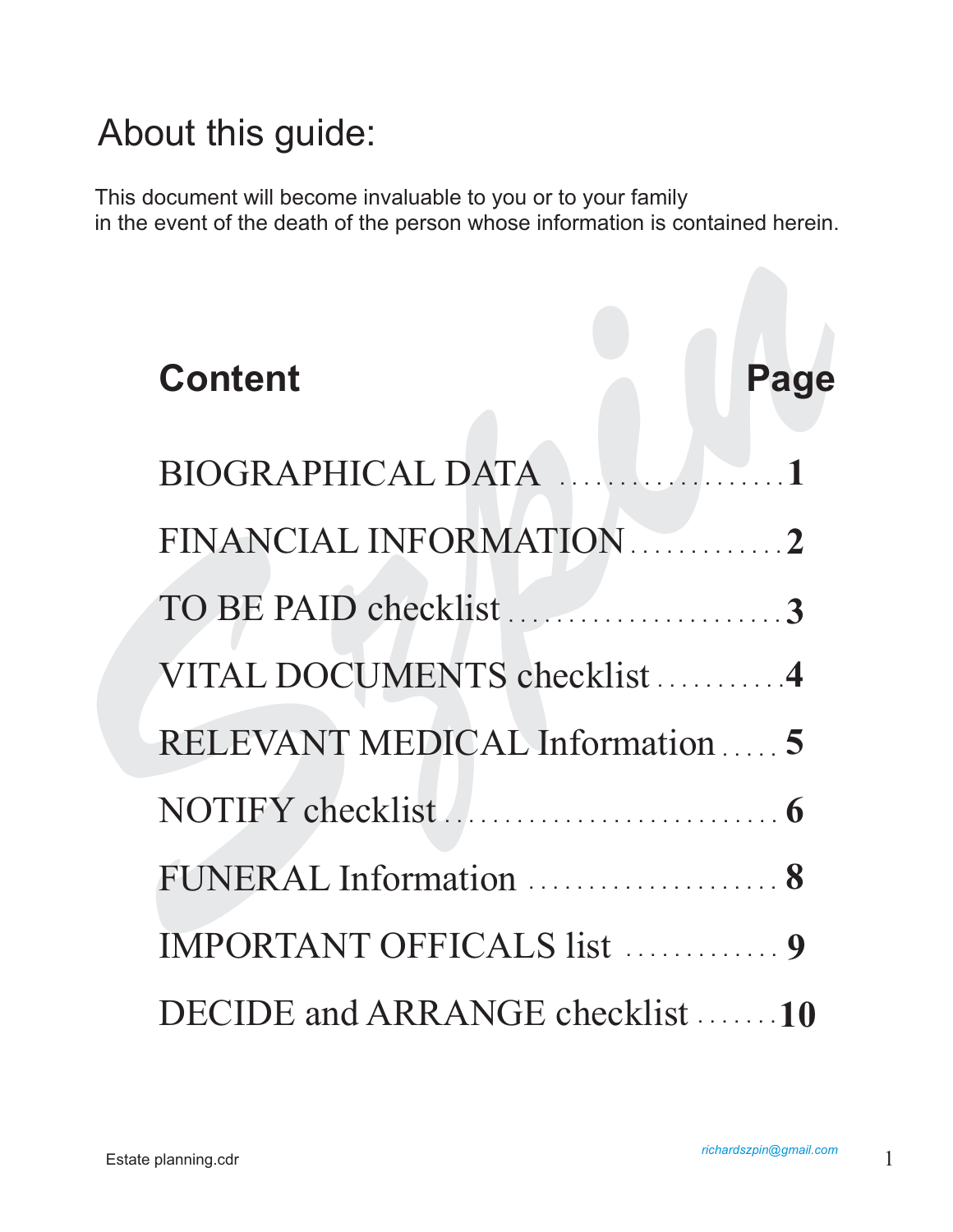### ESTATE PLANNING & PREPARATIONS

| Maiden Name:                    | <u> 1980 - John Stein, Amerikaansk politiker (</u> |  |
|---------------------------------|----------------------------------------------------|--|
| Home address:                   |                                                    |  |
| Phone:                          |                                                    |  |
| Employer:                       |                                                    |  |
| Occupation and title:           |                                                    |  |
| Social Insurance Number:        |                                                    |  |
| Military Service Serial Number: |                                                    |  |
| Date of Birth:                  |                                                    |  |
| Place of Birth:                 |                                                    |  |
| Citizenship:                    |                                                    |  |
| Father's name:                  |                                                    |  |
| Father's birthplace:            |                                                    |  |
| Mother's maiden name:           |                                                    |  |
| Mother's birthplace:            |                                                    |  |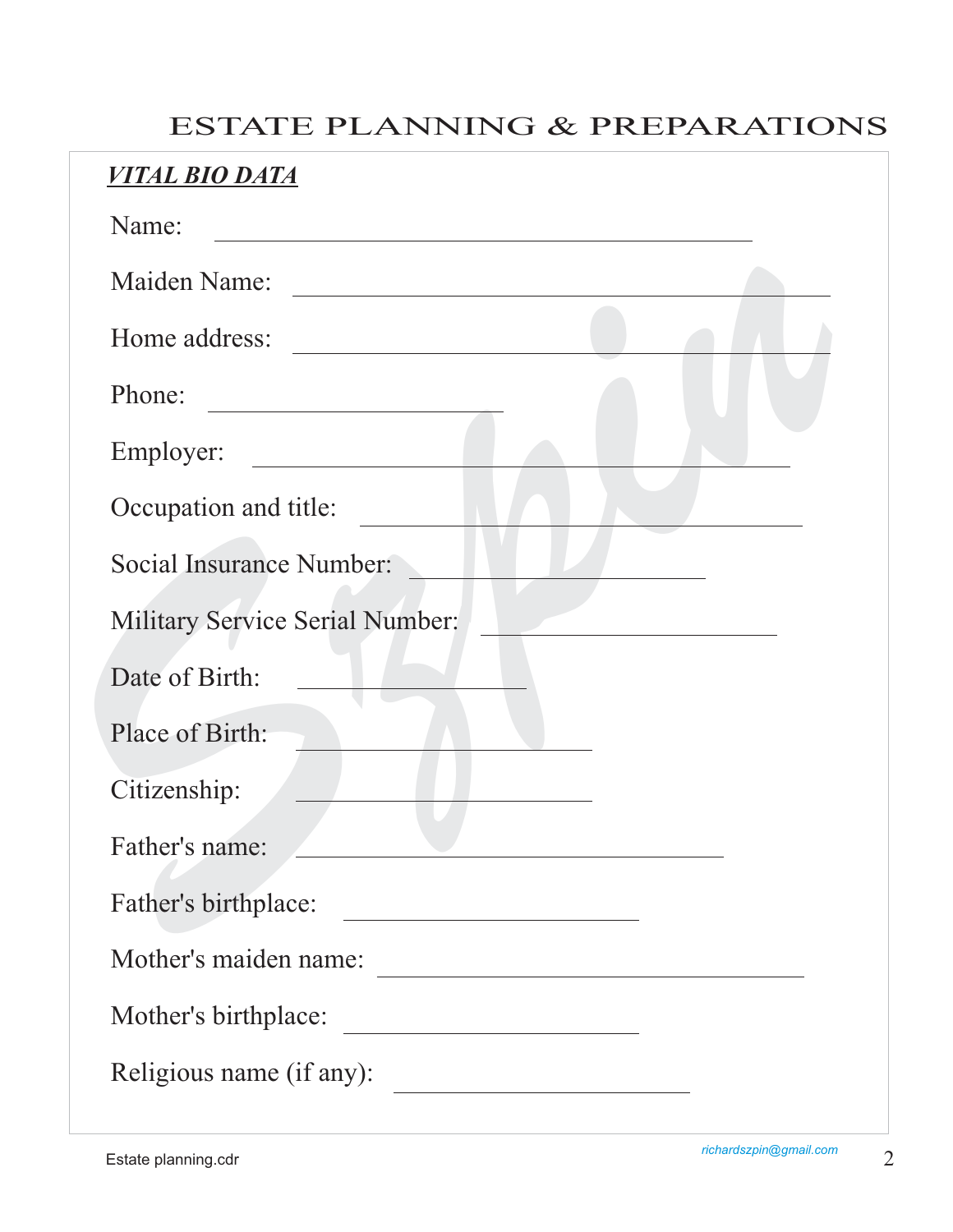## *TO BE PAID checklist*

- $\Box$  Cemetery property
- **Memorials**
- Funeral arrangements
- □ Cable / TV service
- Interment Service
- □ Clergy
- Florist
- Clothing
- Transportation
- $\Box$  Telephone and communication services
- Food and accommodation
- Doctor fees
- □ Nursing fees
- Hospitals and ambulance fees
- **Pharmacy services**
- *S* Functal arrangements<br> *S* Cable / TV service<br> *S* Chergy<br> *S* Interment Service<br> *S* Clergy<br> *S* Florist<br> *S* Telephone and communication services<br> *S* Prod and accommodation<br> *S* Doctor fees<br> *S* Mursing fees<br> *S* M  $\Box$  Other current and urgent bills (mortgage or rent, taxes, installment payments) other installment payments)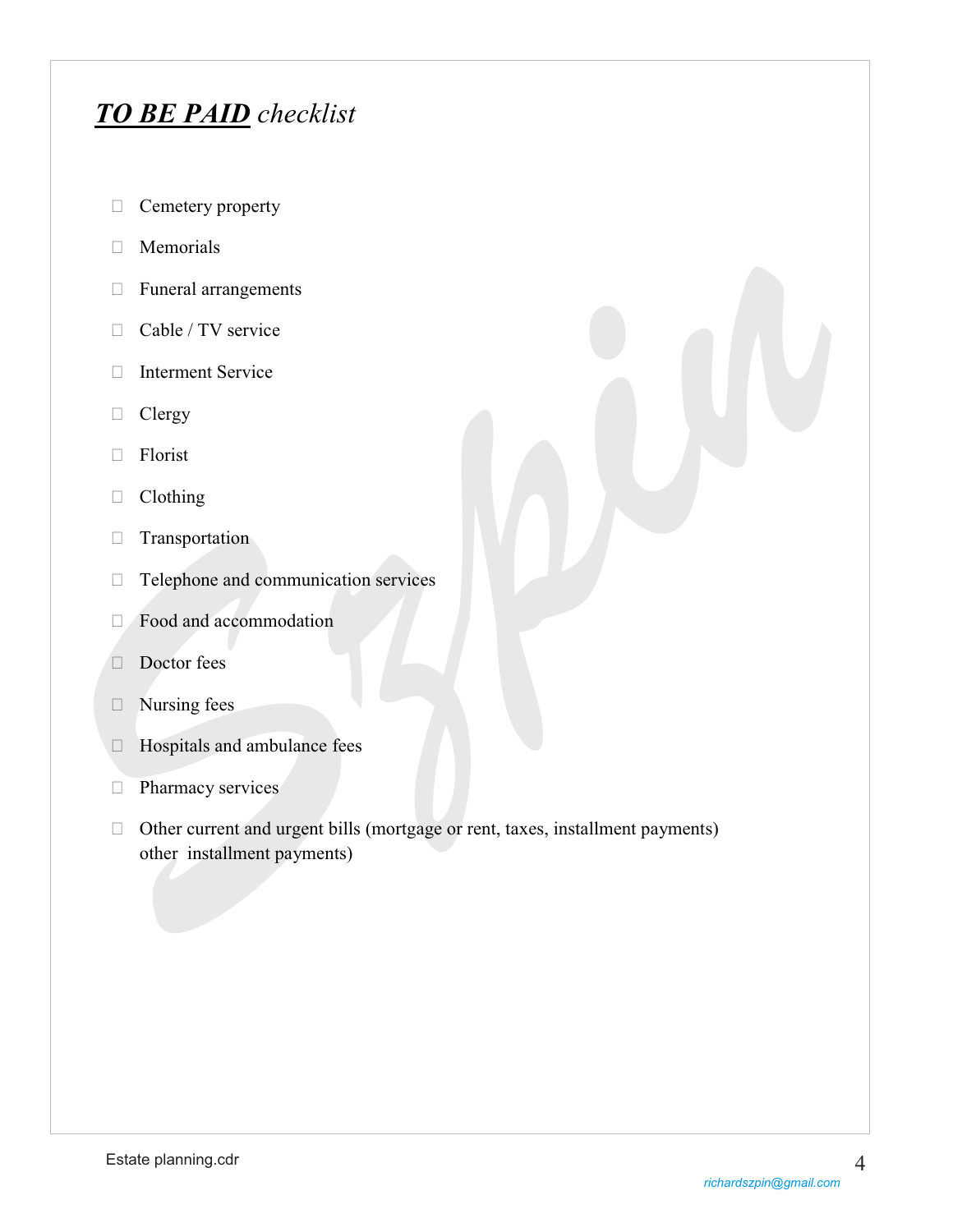#### *VITAL DOCUMENTS Checklist (to be collected)*

- **Birth Certificate**
- $\Box$  Social Insurance Number
- Marriage licence
- $\Box$  Citizenship papers / passport #
- 11 Social Insurance Number<br> **ON Marriage licence**<br>
11 Citizenship papers / passport #<br> **Container in the property**<br> **Container and Society**<br> **S** Bank books<br> **Container in the property**<br> **Container in the state of the stat**  $\Box$  Insurance policies (life, health, automobile, property)
	- □ Bank books
	- $\Box$  Deed to main residence
	- Deed to secondary residence (vacation property)
	- $\Box$  Ownership for car
	- $\Box$  Ownership for other car(s)  $1.$   $2.$   $3.$
	- $\Box$  Income tax returns, receipts or cancelled cheques
	- $\Box$  Military discharge certificate
	- $\Box$  Disability claims
	- □ Cemetery Certificate of Ownership
	- $\Box$  OHIP  $\Box$
	- $\Box$  Foreign pensions
	- CONSULAR Contact: \_\_\_\_\_\_\_\_\_\_\_\_\_\_\_\_\_\_\_\_\_\_\_\_\_\_\_\_\_\_\_\_\_\_\_\_\_\_\_\_\_\_\_\_\_\_\_\_
	- Subscriptions / newspapers to stop: \_\_\_\_\_\_\_\_\_\_\_\_\_\_\_\_\_\_\_\_\_\_\_\_\_\_\_\_\_\_\_\_\_\_

 $\mathcal{L}_\text{max}$  , and the contract of the contract of the contract of the contract of the contract of the contract of the contract of the contract of the contract of the contract of the contract of the contract of the contr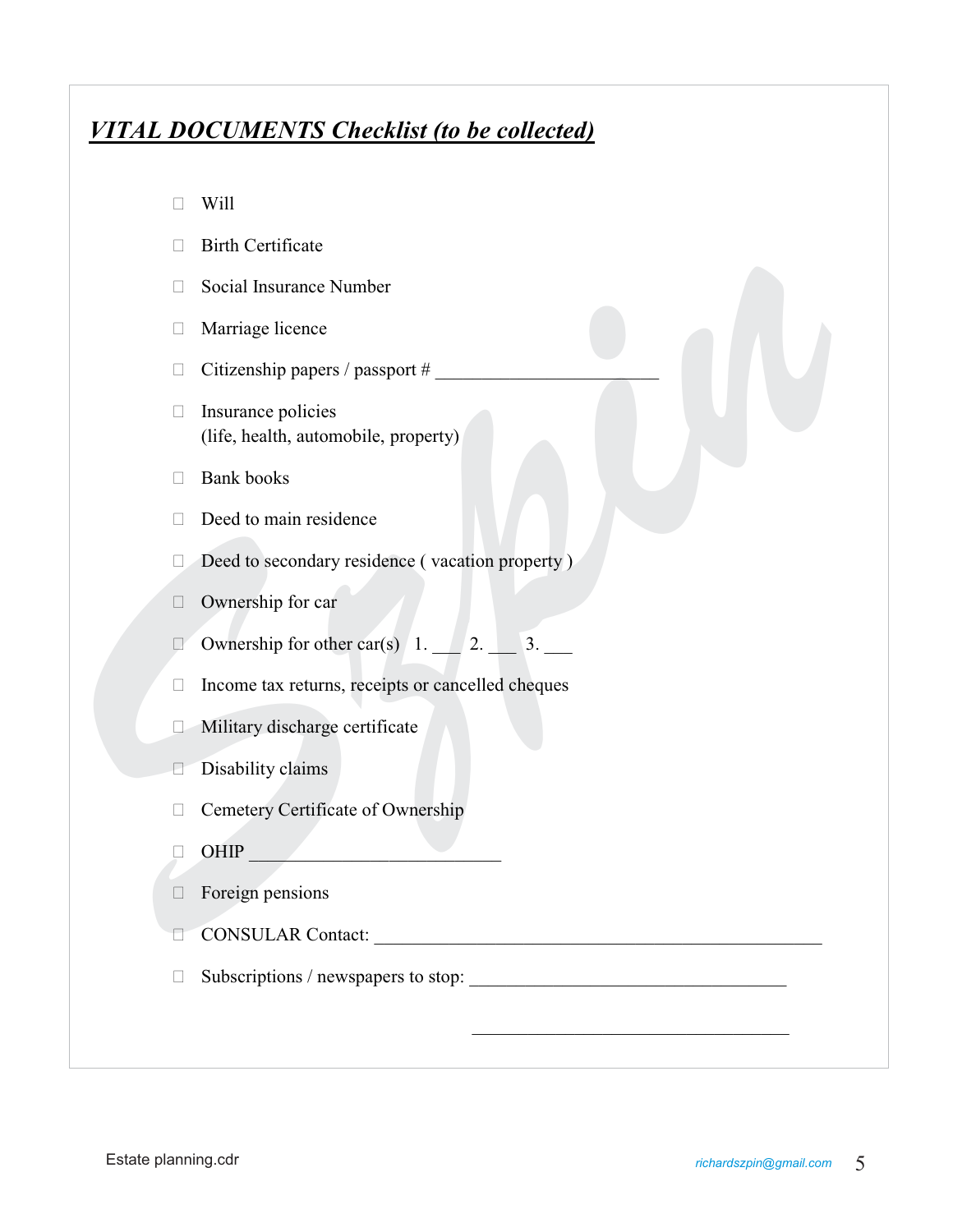#### *DECIDE AND ARRANGE ( BEST DONE BEFORE or WITHIN A FEW HOURS )*

#### **Contact funeral home**

- $\Box$  Cemetery lot location and which space to open
- $\Box$  Memorial type and inscription
- $\Box$  Casket type
- Clothing for deceased
- **Clergy to officiate**
	- $\Box$  Type of service (religious, military, fraternal)
	- $\Box$  Special readings, from scriptures
- □ Vault or sectional crypt
- $\Box$  Proof read and sign necessary papers for burial permit
- **Location of service**
- $\Box$  Time of funeral service
- **Arranging for special religious** services
- *S* Memorial type and inscription<br>
T Casket type<br>
T Clothing for deceased<br> *S* Clergy to officiate<br> *S* Type of service (religious,<br>
military, Fraternal)<br> *Secola readings, from*<br>
services<br>
services<br>
services<br> *S* Arrang  $\Box$  Decide name of charitable organization(s) to which donations are suggested in memory of deceased
	- □ Funeral ceremony
	- **Eulogy information**
	- $\Box$  Selection of pall-bearers
	- □ Flowers
- Music, organist, soloist
- $\Box$  Clothing for you and children
- **Home return for funeral guests return**
- $\Box$  Preparation at home, including food for family and guests
	- $\Box$  Extra chairs
- $\Box$  Providing vital statistics about deceased to newspaper
- $\Box$  Transportation for family and guests, including planning *funeral car list*